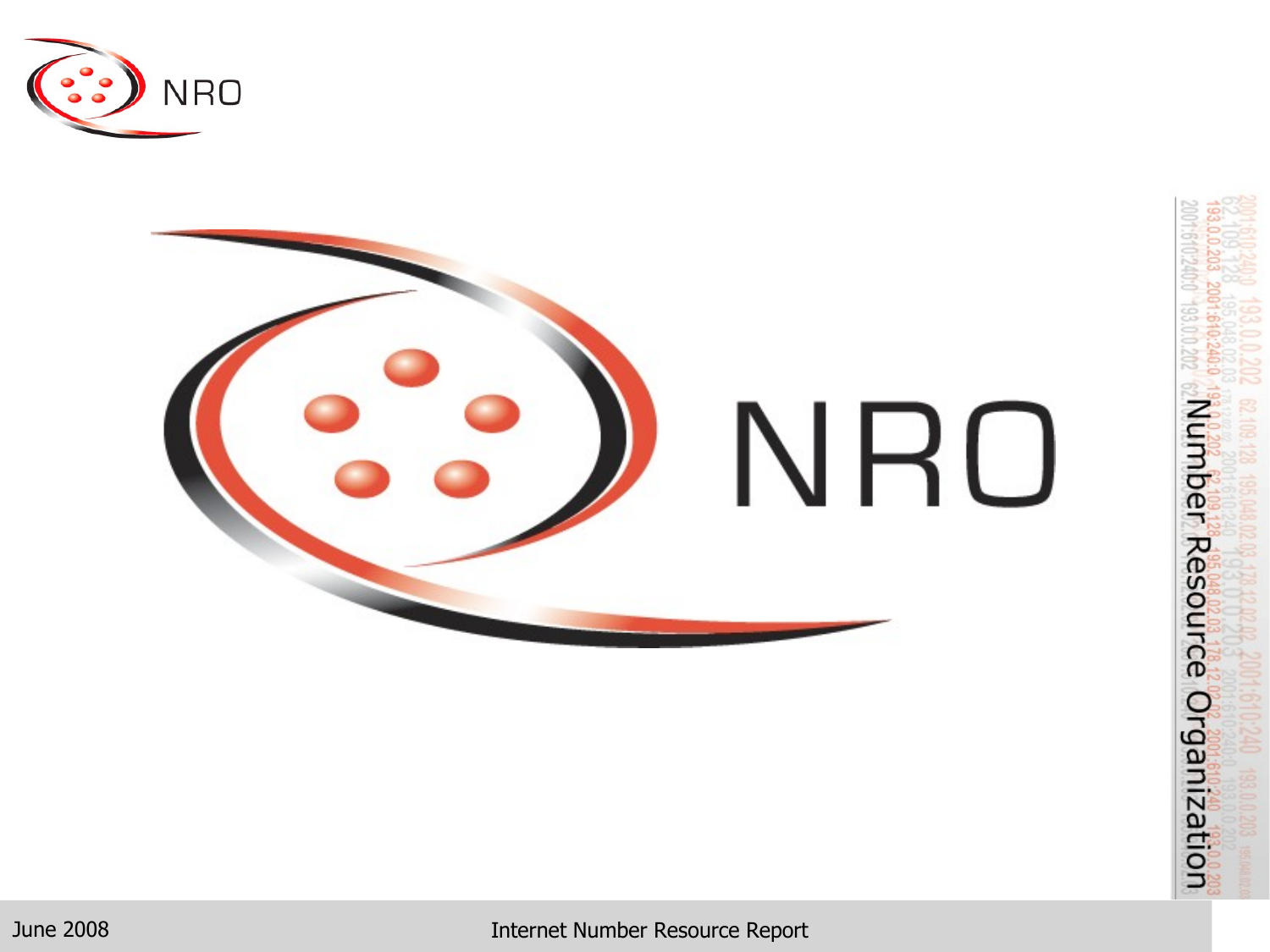

# **INTERNET NUMBER RESOURCE STATUS REPORT**

**As of 30 June 2008**

**Prepared by Regional Internet Registries AfriNIC, APNIC, ARIN, LACNIC and the RIPE NCC** Number Resource Organization

Internet Number Resource Report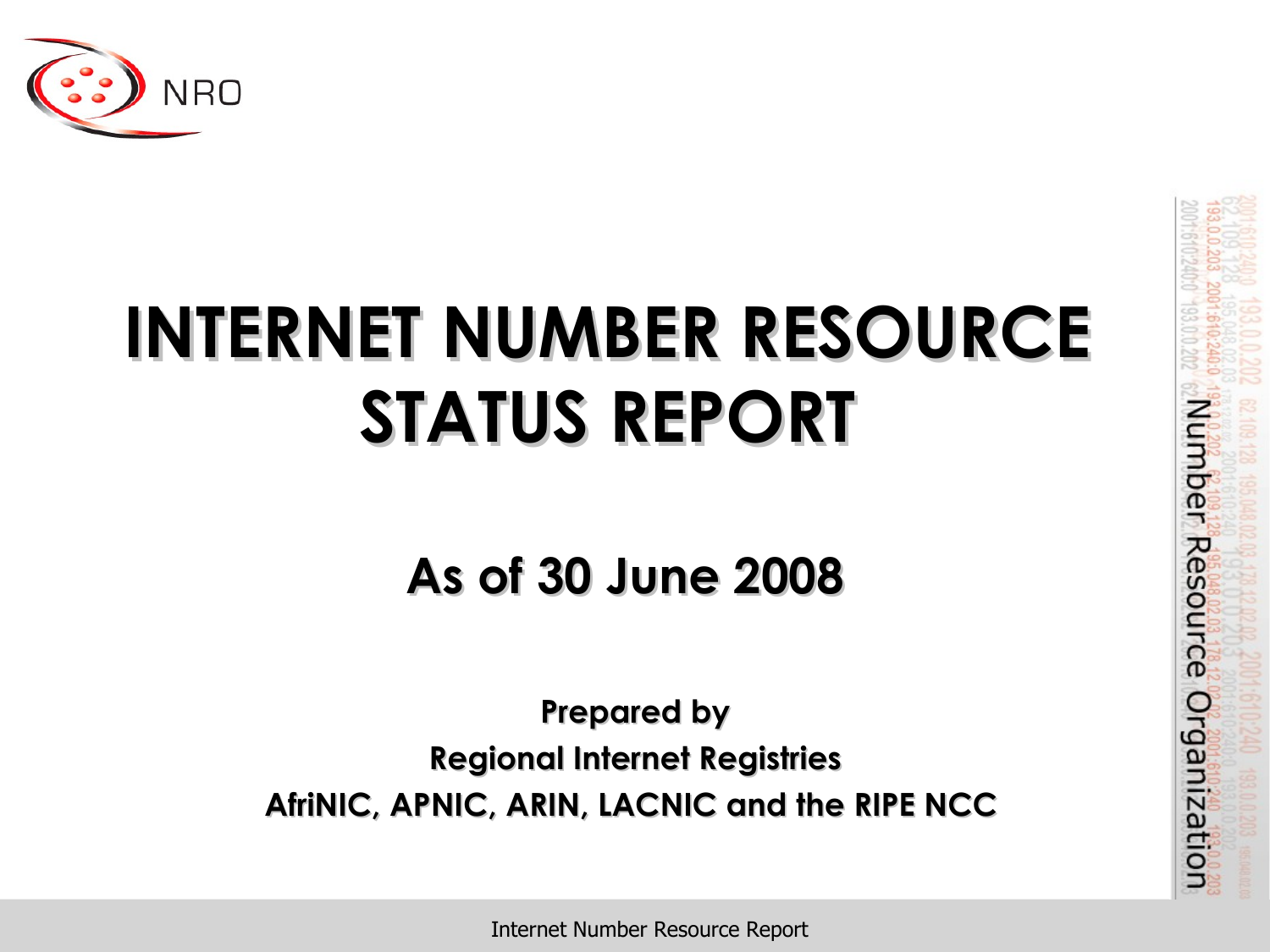

### **IPv4 ADDRESS SPACE**

What is the status of each of the 256 /8s?

#### **STATUS OF 256/8s IPv4 ADDRESS SPACE**



Number Resource Organization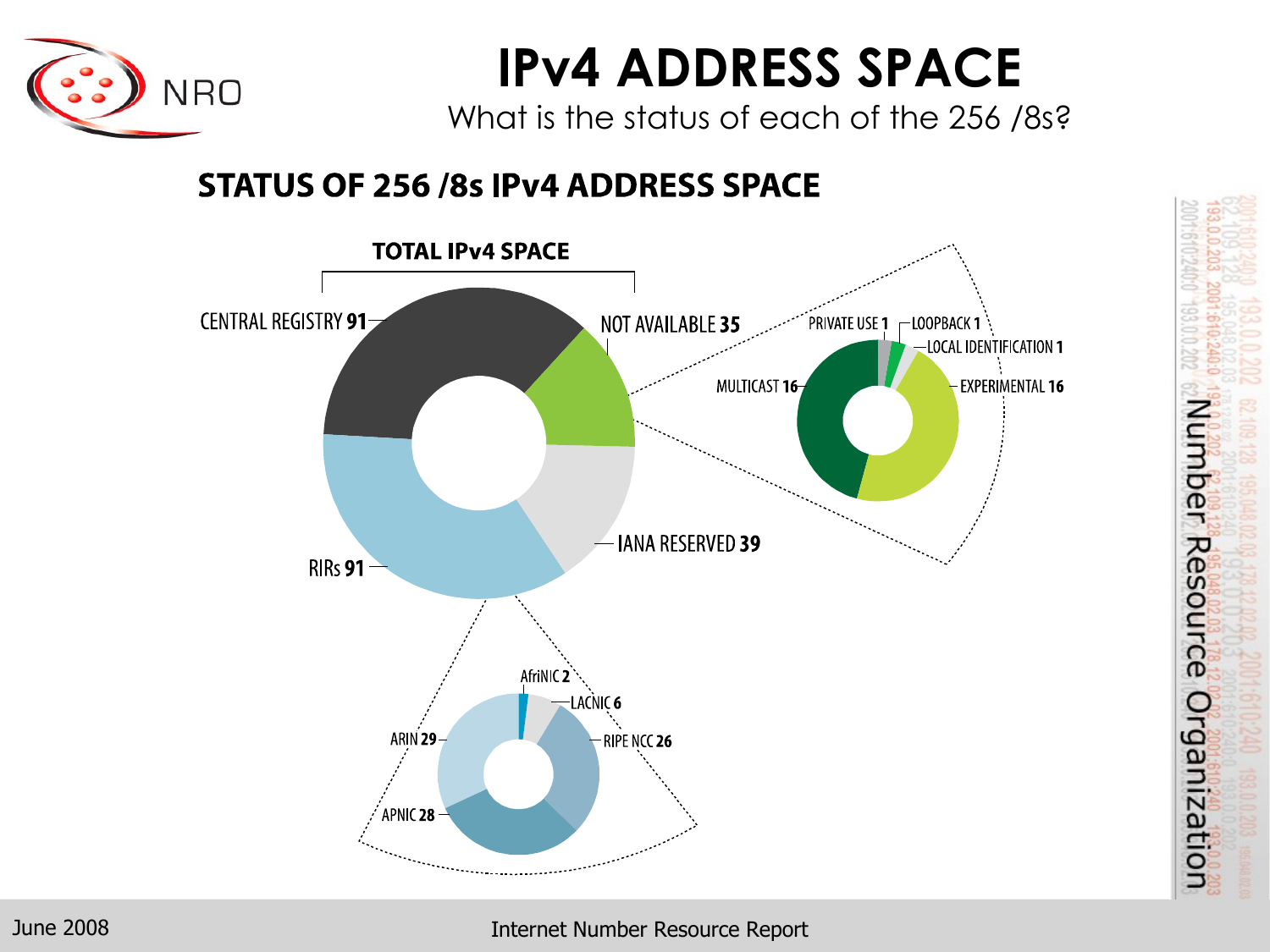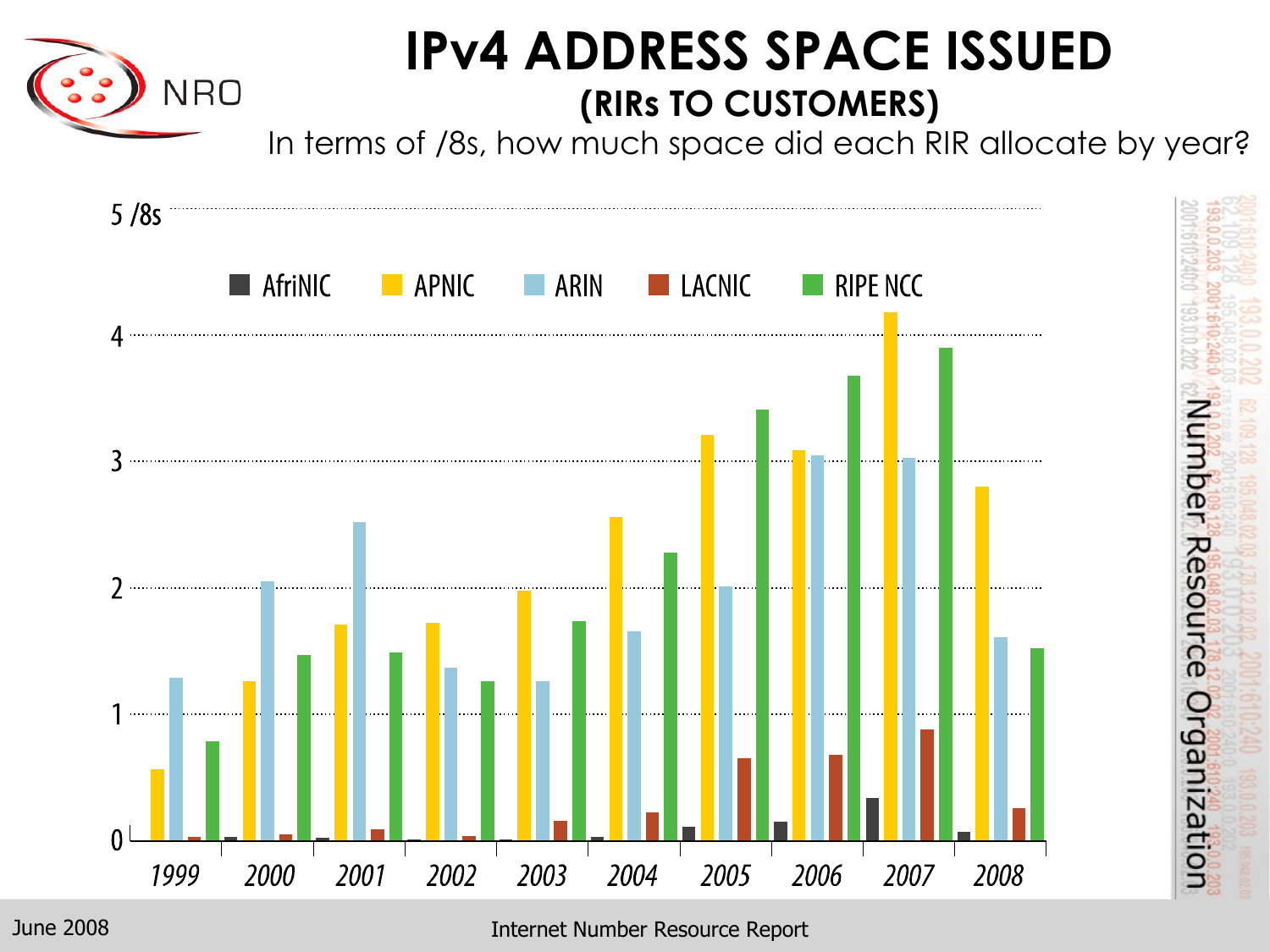

#### **IPv4 ADDRESS SPACE ISSUED (RIRs TO CUSTOMERS)**

In terms of /8s, how much total space has each RIR allocated? (Jan 1999 – June 2008)



Number Resource Organization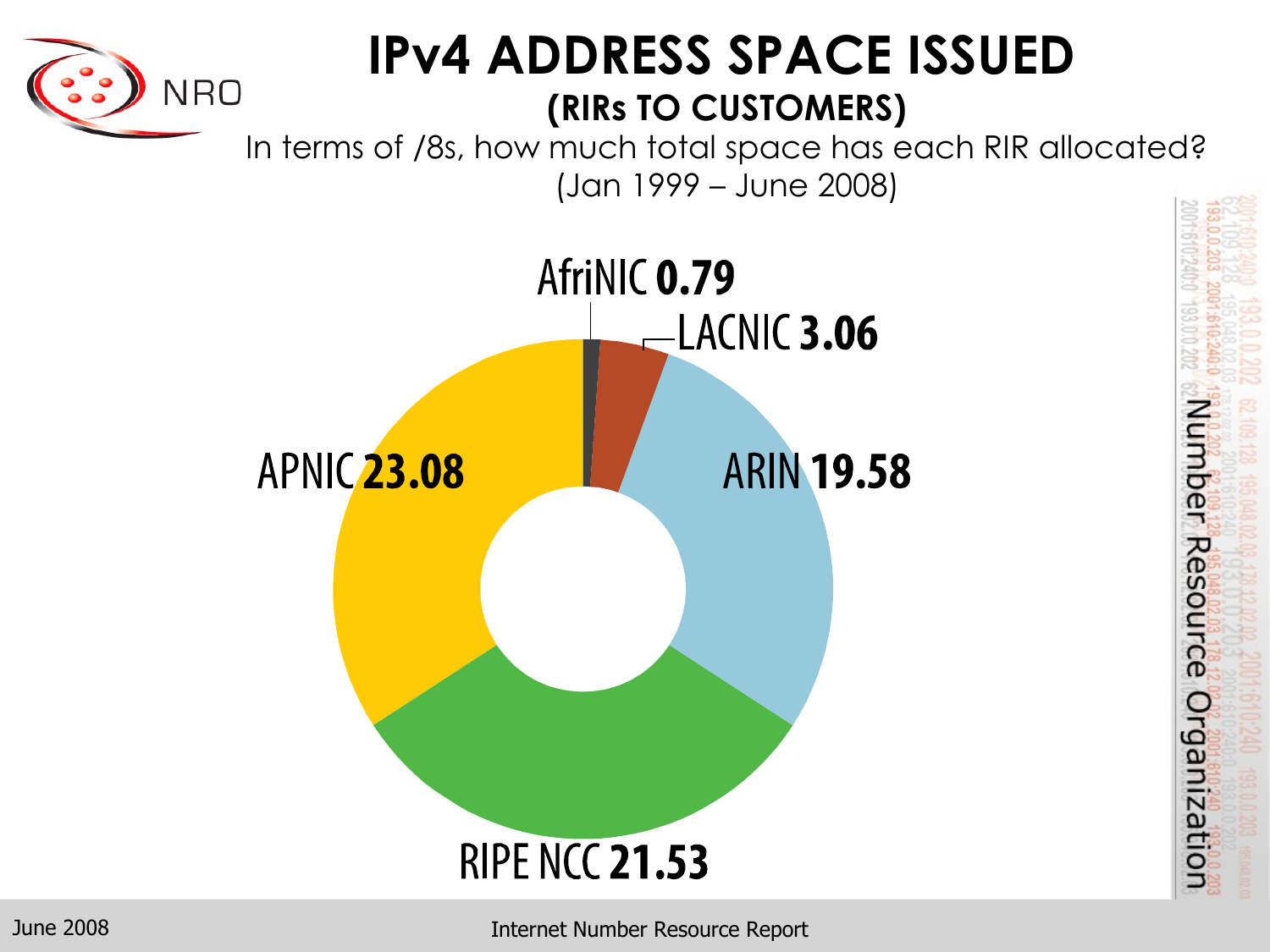

#### **ASN ASSIGNMENTS (RIRs TO CUSTOMERS)**

How many ASNs has each RIR assigned by year?

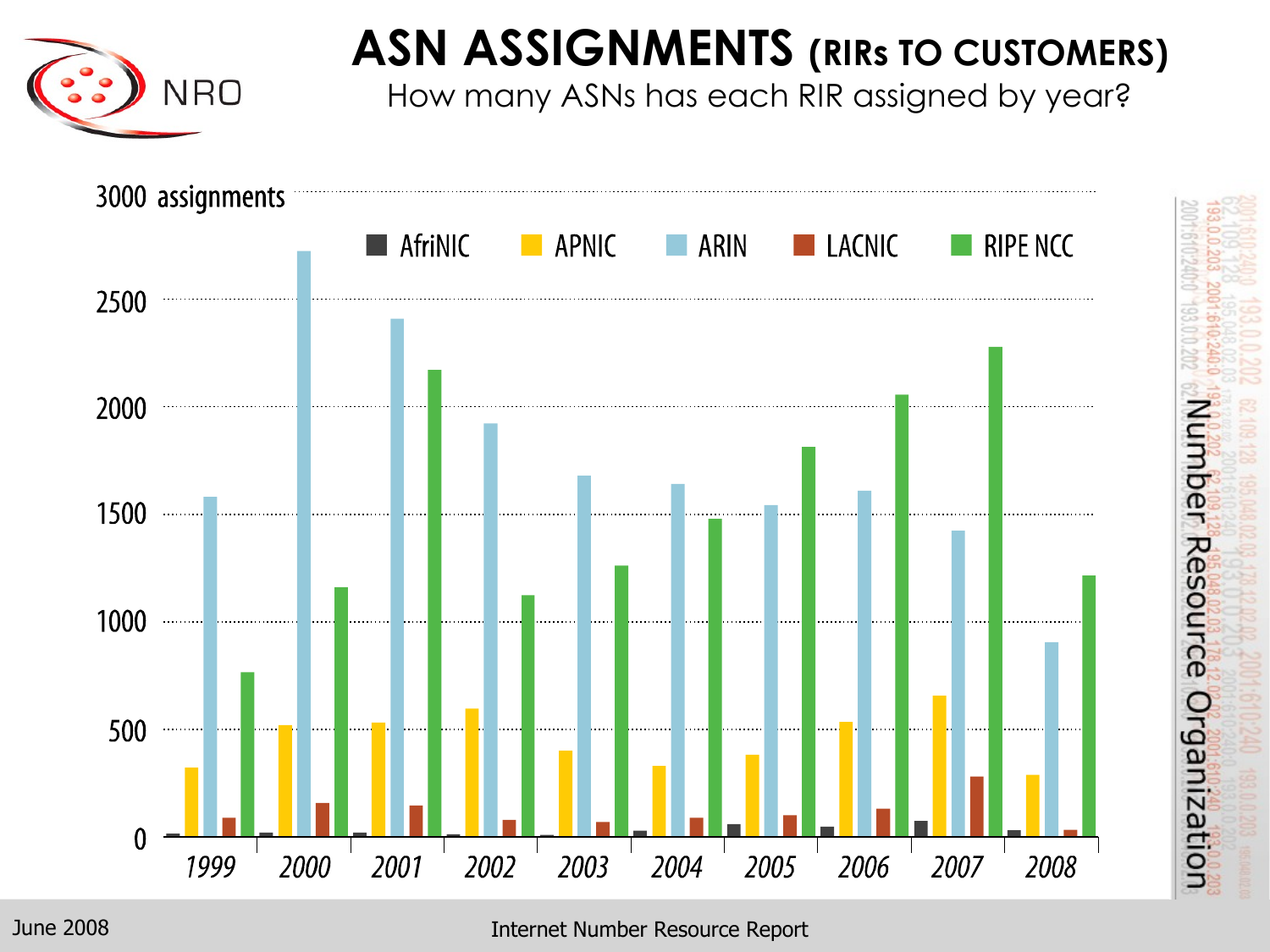

#### **ASN ASSIGNMENTS (RIRs TO CUSTOMERS)**

How many total ASNs has each RIR assigned? (Jan 1999 – June 2008)

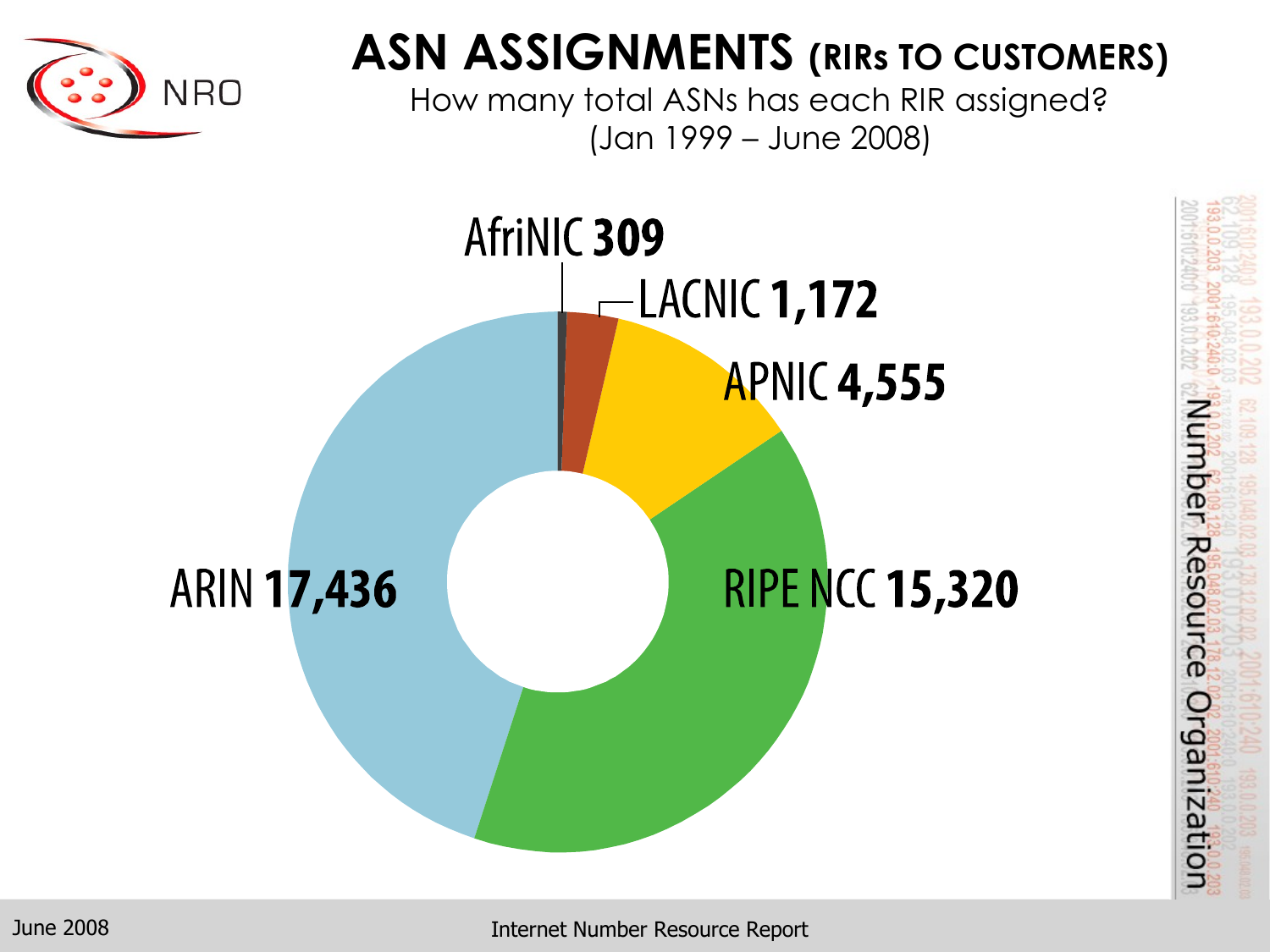

### **IPv6 ADDRESS SPACE**

How much has been allocated to the RIRs?

Number Resource

Organization

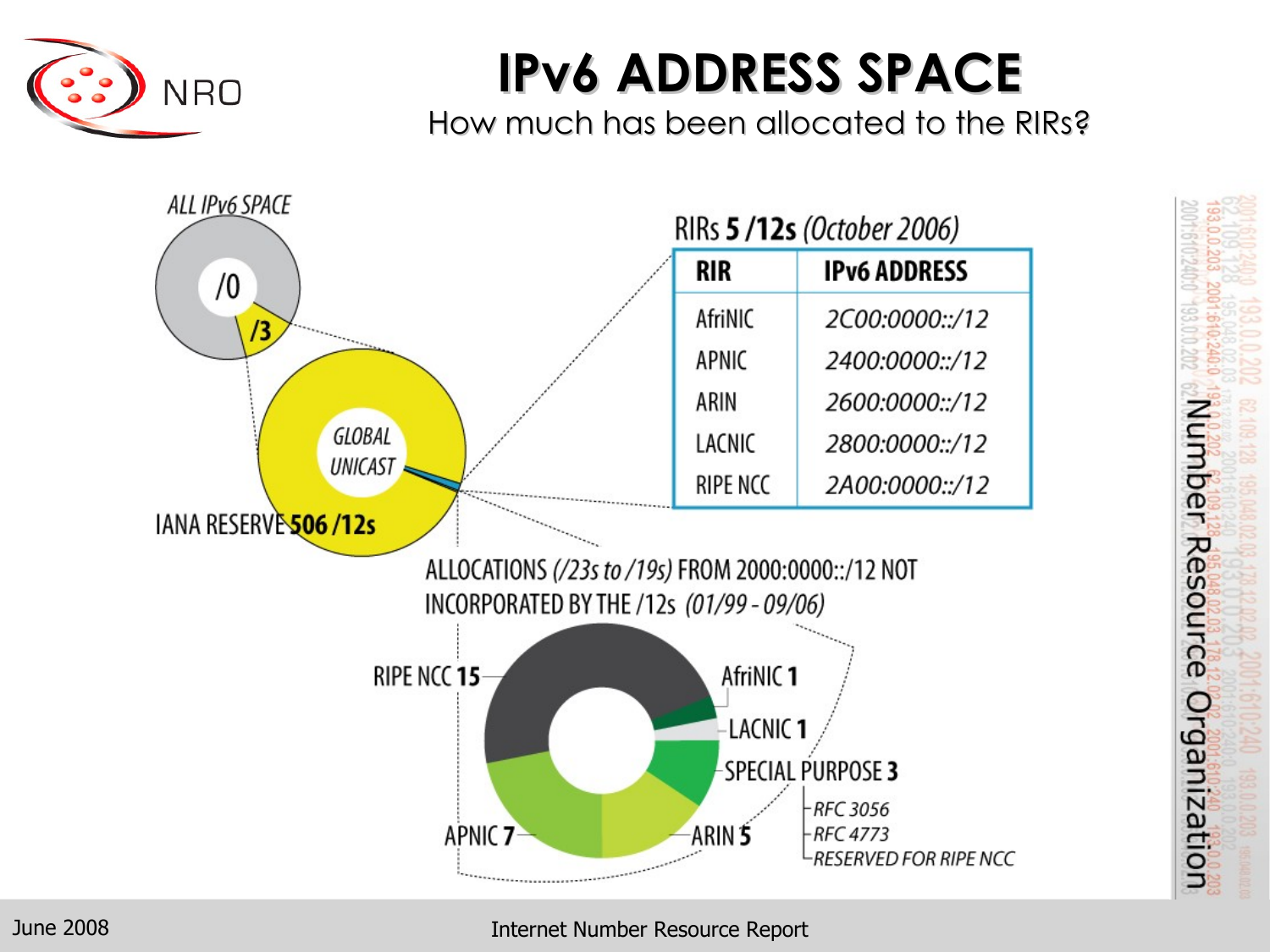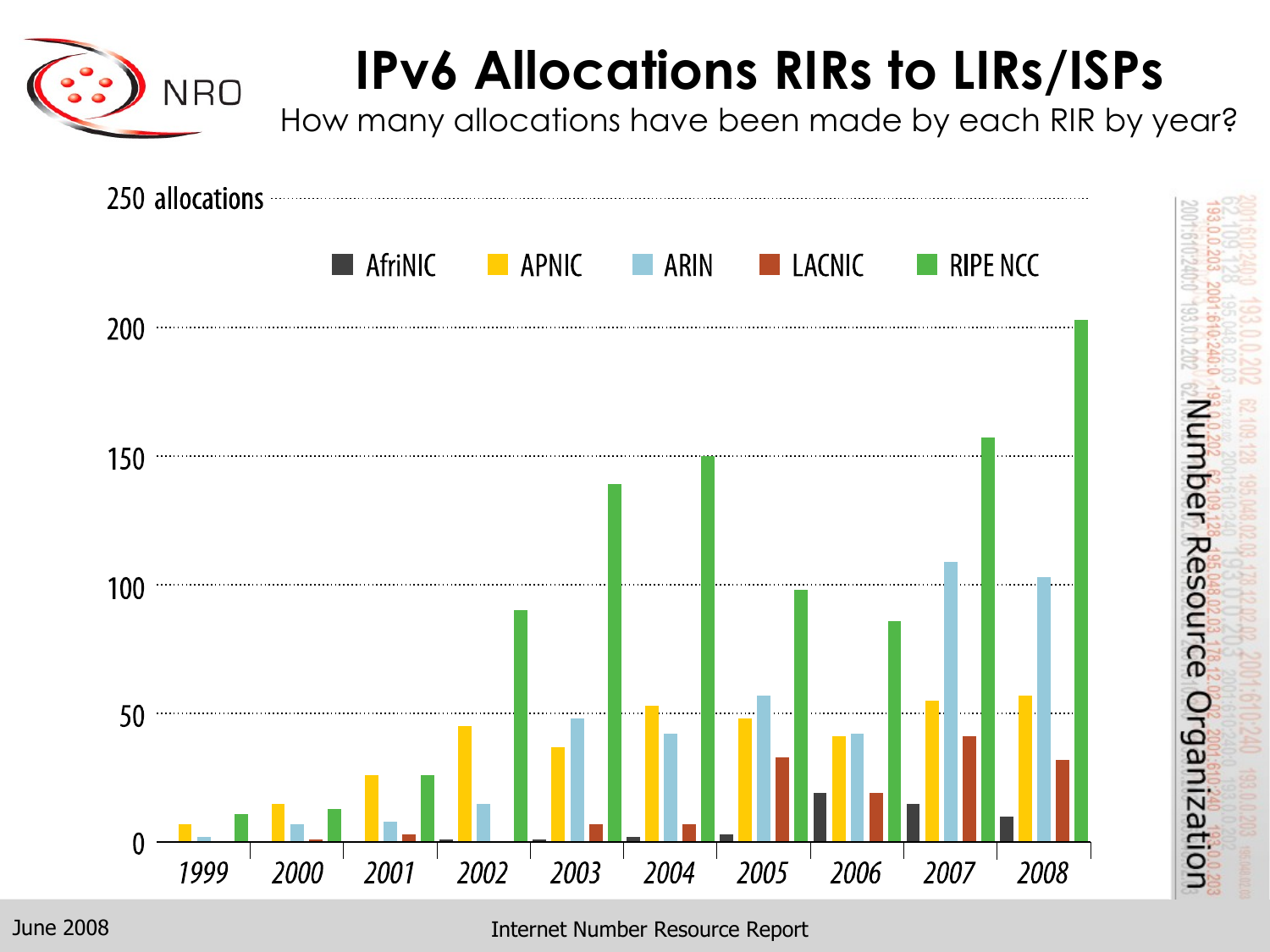

#### **IPv6 ALLOCATIONS RIRs to LIRs/ISPs**

(Jan 1999 – June 2008)

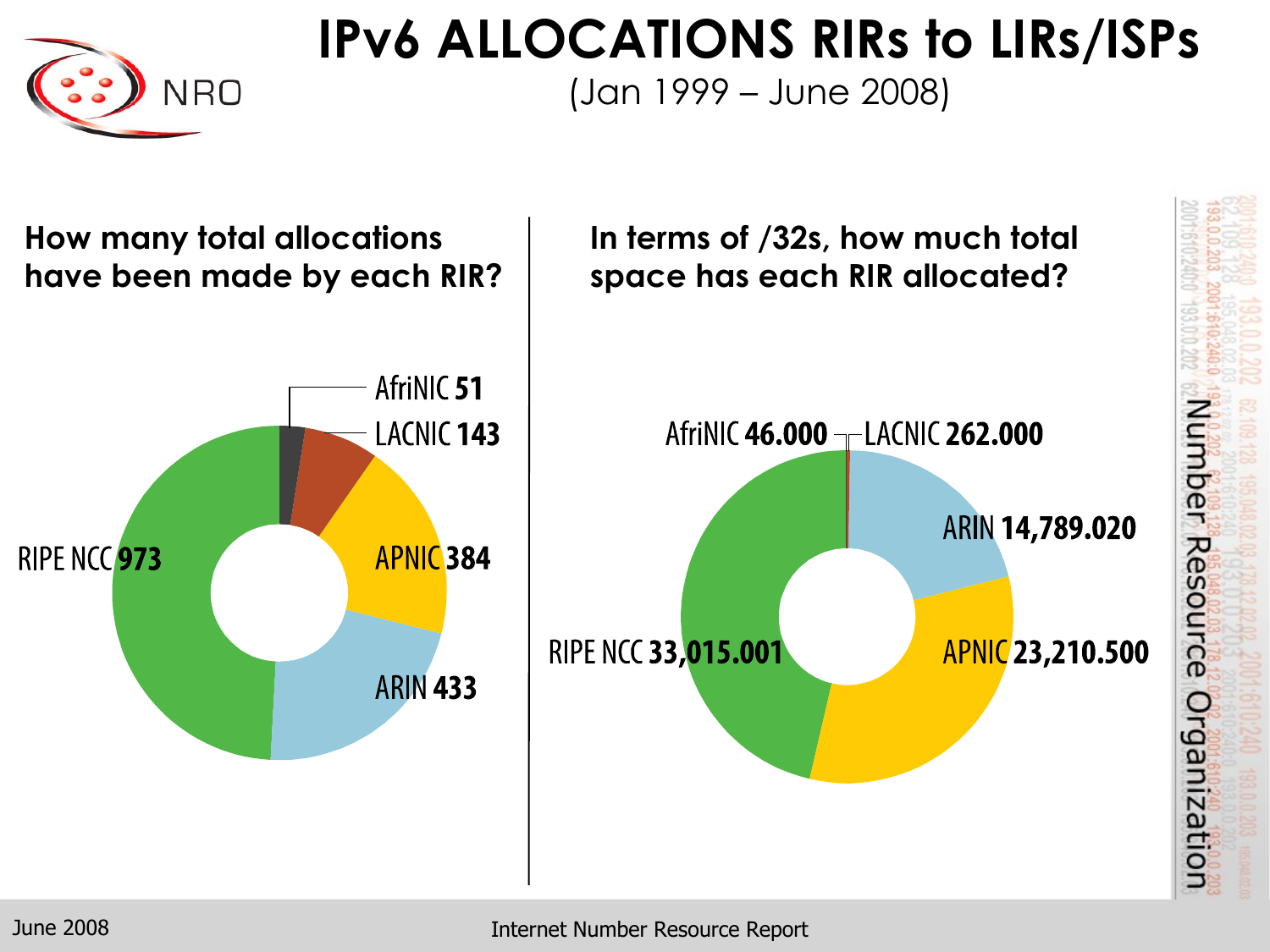

# **LINKS TO RIR STATISTICS**

- RIR Stats: www.nro.net/statistics
- Raw Data/Historical RIR Allocations: www.aso.icann.org/stats www.iana.org/assignments/ipv4-address-space www.iana.org/assignments/as-numbers www.iana.org/assignments/ipv6-unicastaddress-assignments